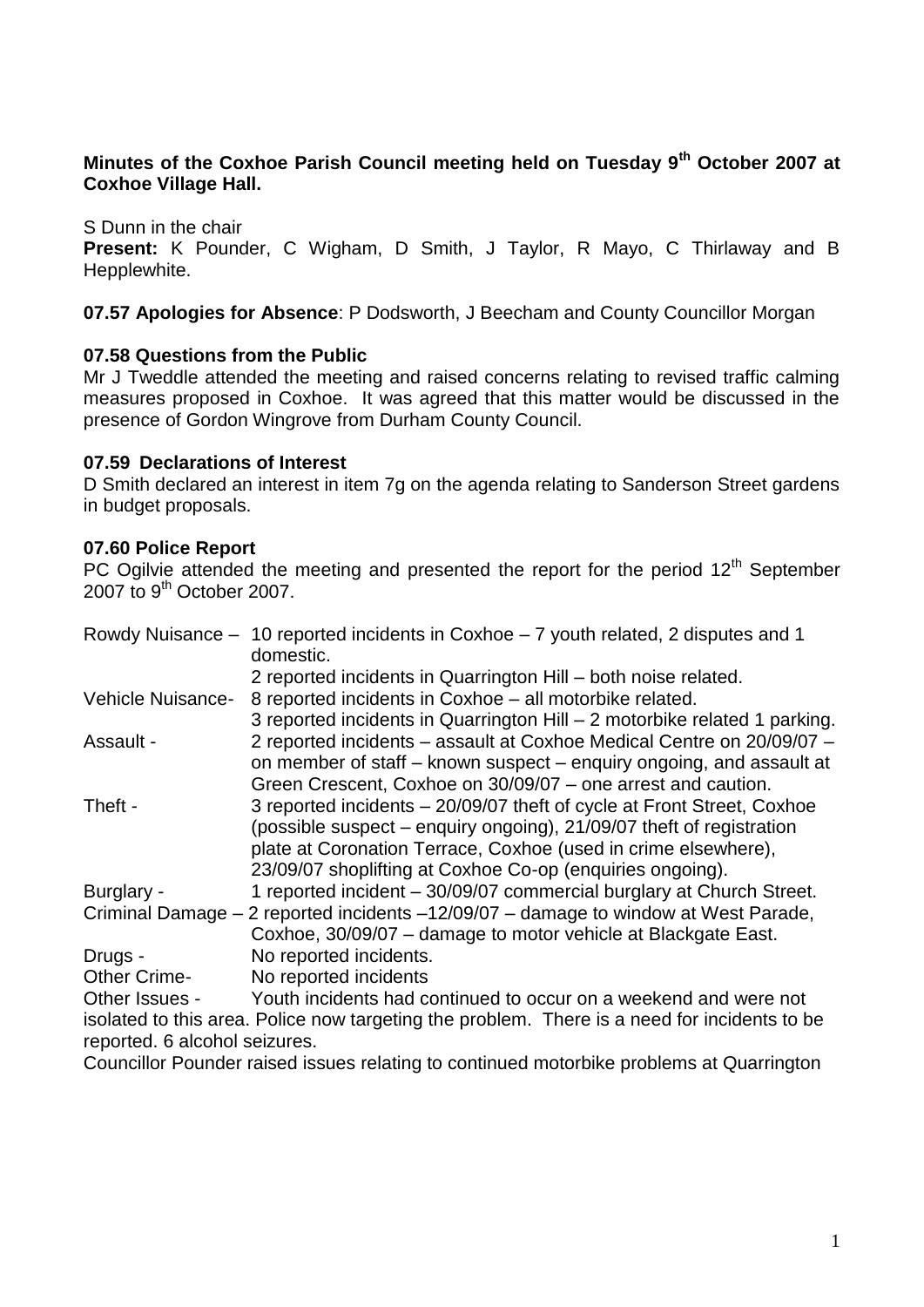Hill. Crowtrees Heritage Trail being eroded through constant misuse. Action needed now. PC Ogilvie agreed to speak to Inspector Dodds about the issue. Signs relating to Section 34 Road Traffic Act 1988 were used elsewhere.

**Resolved:** (a) that the report is noted, and (b) the Clerk contact the County Council re signs (c) The Clerk contact the Chief Superintendent about the lack of resources used in the area.

# **07.61 Traffic Management**

Gordon Wingrove (GW) attended the meeting and presented the latest proposals for traffic calming measures in Coxhoe and amended estimated costs for all schemes. Lengthy discussion followed and the issues raised by Mr Tweddle were answered.

**Resolved**: (a) the amended scheme for the entrance to Coxhoe was approved (b) the revised estimated cost of all schemes was accepted (c) GW would ensure that repair works near Bower Court would be carried out (d) the Clerk to contact UPS concerning the volume of there vans using the village roads (e) (GW) to monitor the effects of the measures taken in Quarrington Hill (f) GW to draw up plans for further proposals for Quarrington Hill.

# **07.62 Minutes of Last Meeting**

The minutes of the last meeting were agreed as a true copy and signed by the Chairman.

### **07.63 Points of Note**

The Clerk had previously circulated an update of issues raised at the last meeting and these were discussed.

**Resolved**: the details were noted.

### **Reports of the Clerk**

### **07.64 Planning Applications**

There had been no reported planning applications for the area in the past month, **Resolved**: the details were noted.

### **07.65 Standing Orders**

The Clerk had previously circulated a copy of the proposed amendments to standing orders agreed at the last meeting.

**Resolved**: the amended standing orders were approved and adopted by the Council.

# **07.66 Public Rights of Way**

The Clerk had provided an update on proposed maintenance works to be carried out by the County Council. Councillor Smith confirmed that works would be carried out in the near future.

**Resolved**: the details were noted.

### **07.67 Quality Parish Council Scheme**

The Clerk had provided an update on proposed changes to the scheme. Additional strategies would be required.

**Resolved:** (a) the details were noted (b) the Clerk to prepare the relevant strategies.

# **07.68 Training**

The agreed Councillors training course was discussed and additional courses on quality and meetings were considered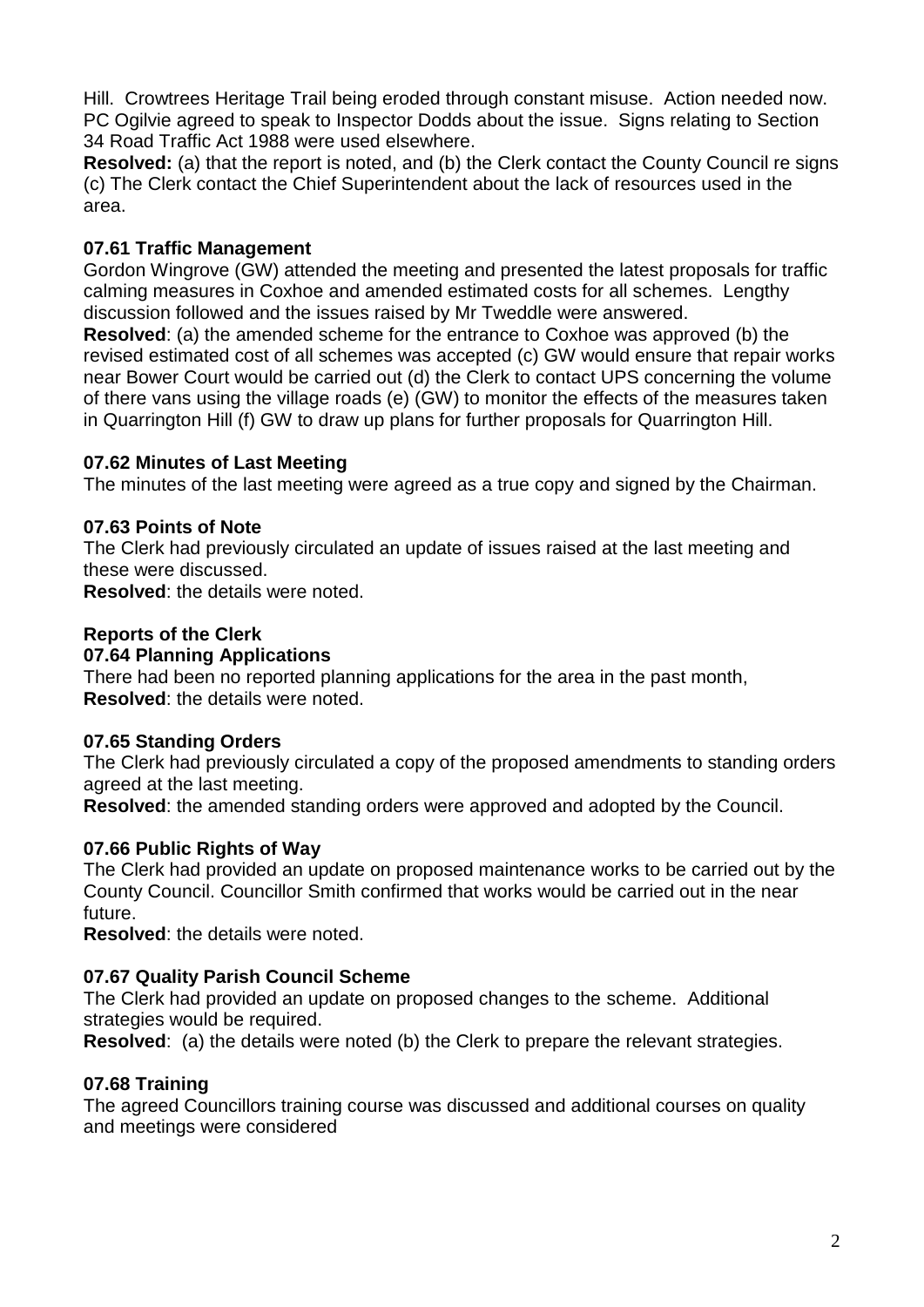**Resolved:** (a) the next Councillors training session would be held on the 30/10/07 (b) other courses were noted

# **07.69 Budget and Account Update**

The latest budget statement had been circulated for discussion and amended for the latest traffic calming costs. Discussion of Sanderson Street gardens was deferred until later in the meeting. A quotation had been received from P Taylor for £160 for repairs t he seats in the churchyard. Councillor Taylor declared an interest in this item and did not participate in the discussion or decision making.

**Resolved:** (a) the details of the budget statement were agreed and approved. (b) a meeting of the budgetary planning working party would be held on the 06/11/07 (c) the estimate of £160 for the seat repairs was approved and an order was to be placed.

# **07.70 Parish Plan & Action Plan**

The Clerk had circulated the latest details relating to housing and bus services issues for Quarrington Hill. David Marrs had confirmed that a scoping meeting for the parish plan was now imminent. There was a potential meeting with the MP on housing issues at Quarrington Hill on the 20/10/07

**Resolved:** (a) the details were noted (b) due to problems with attendance on that particular date the meeting with the MP be deferred and another date requested.

### **Correspondence**

### **07.71 Water Supply – Quarrington Hill Allotments**

Northumbian Water had provided an updated estimate for works to the water supply at Quarrington Hill allotments that had been agreed in March 2007.

**Resolved**: the revised estimate of £330.10 was agreed and an order to be placed

# **07.72Community Asset Programme**

Details had been received from CDALC of funding available under this programme for community assets

**Resolved**: the details were noted

# **07.73 Changing Spaces Programme**

Details had been received from CDALC of funding available under this programme for 'green' issues **Resolved**: the details were noted

### **07.74 Petitions**

Details had been received from CDALC of new powers to devolve power to voters through petitions

**Resolved**: the details were noted

### **07.75 Statutory Annual Leave**

**Resolved**: to defer this item to the next meeting

# **Other Issues**

### **07.76 Coxhoe Together Update**

Councillor Hepplewhite detailed progress on the various projects being carried out by Coxhoe Together.

**Resolved**: the details were noted